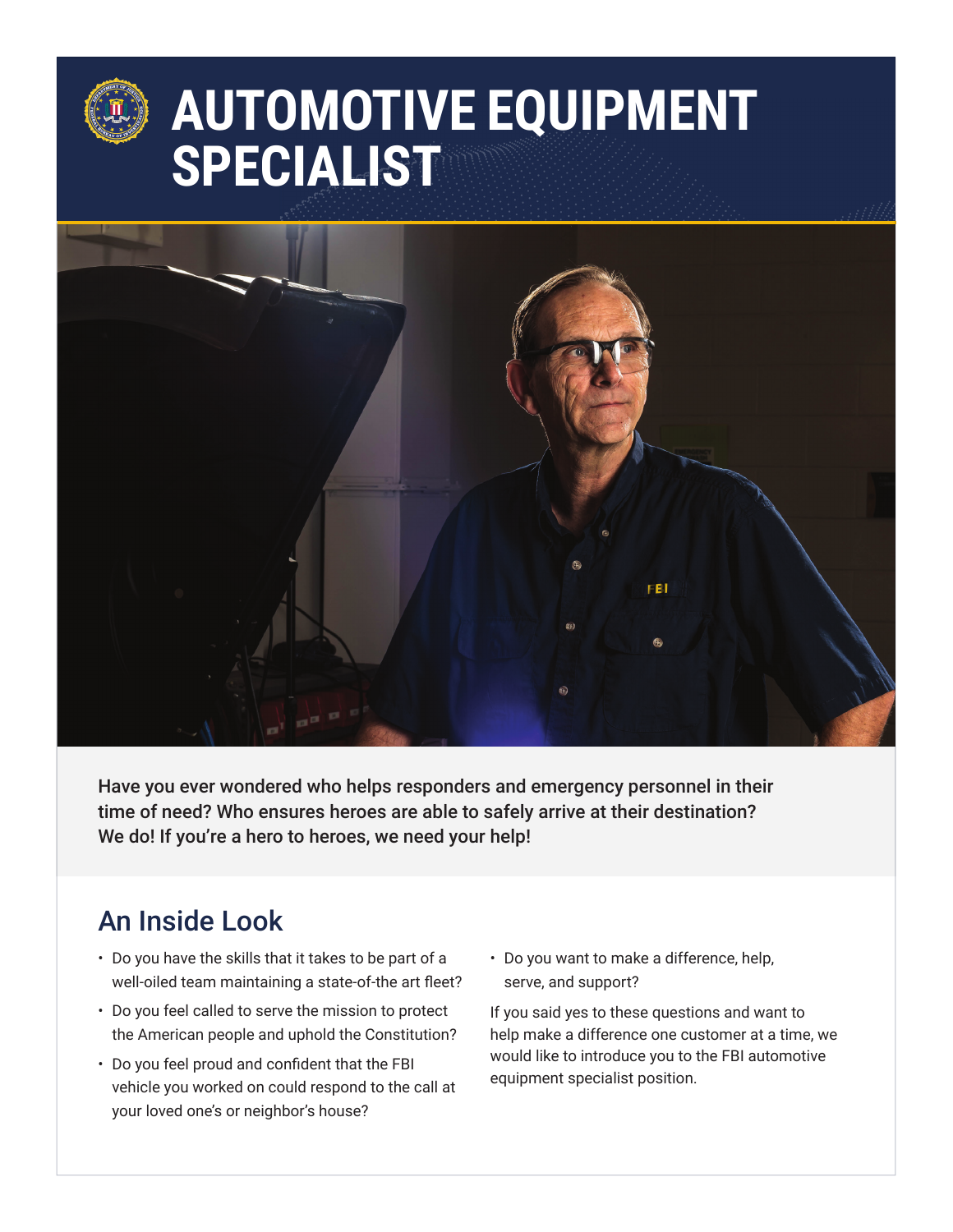

## **ESSENTIAL JOB FUNCTIONS**

FBI automotive equipment specialists have extensive experience in all aspects of vehicle repair and maintenance. They may:

- Perform routine preventative maintenance on the FBI fleet of standard and emergency vehicles and equipment.
- Perform scheduled and unscheduled repairs to the FBI fleet of standard and emergency vehicles and equipment.
- Repair standard and emergency vehicles and equipment conforming to industry, city, state, and federal standards.
- Record pertinent data on repair orders and in the vehicle/equipment database.
- Conduct new vehicle and equipment check-in and make-ready operations.
- Perform other related duties as requested, assigned, or instructed.

We are looking for the right person to work alongside us  $-$  someone who wants to make a difference. We're looking for motivated, innovative, and enthusiastic automotive and diesel technicians to become members of our diverse team of professionals in our fleet program.

As part of the FBI professional support staff, we understand the importance of having the right people in the right positions. This allows us to continue to look to the future to find innovative ways to provide fleet services for the FBI.

We invite you to be a part of this movement as we redefine the face of fleet services within the federal government and what it means to serve the people of the United States. Join a team where innovation and creativity are not only encouraged, but are ideal. Customer service and dedication to making things better are where we start but not where we finish our jobs.

#### What We're Looking for in a **Candidate**

As an automotive equipment specialist, you will perform preventative, routine, and emergency services on all FBI-owned vehicles, emergencyresponse vehicles, tactical vehicles, and policepursuit units, as well as other fleet assets.

You'll have an opportunity to be involved in many great projects. Training and professional development opportunities are included to keep YOU at the top of your game. Teamwork and open communication are the framework of our organization.